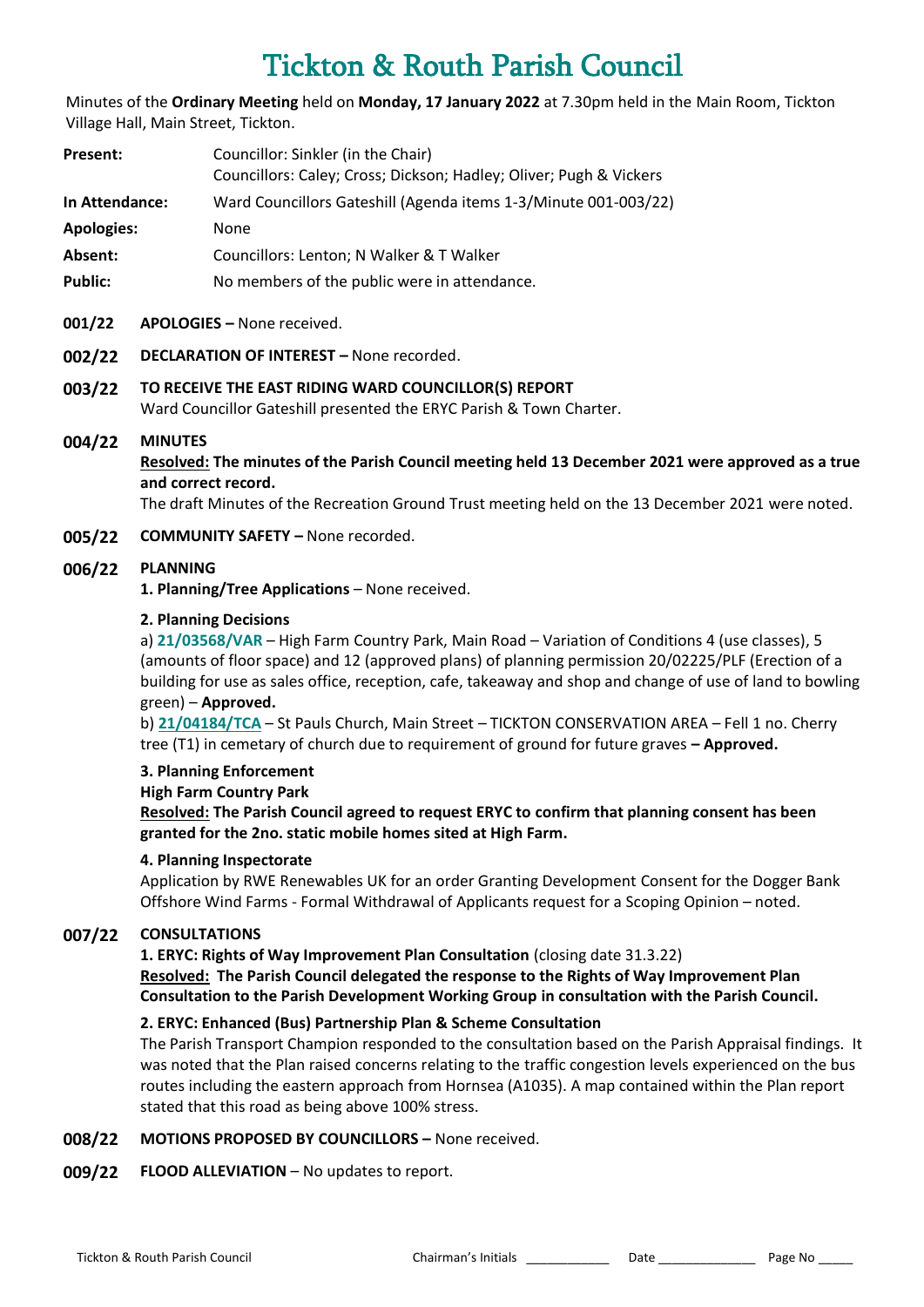# **010/22 WORKING GROUPS & PC REPRESENTATIVES**

# **1. Community Led Housing -** No updates to report.

**2. Parish Development –** Cllr Vickers confirmed that improved information including timetables and access to community transport is now available on the Parish Council website, Post Office and All About Tickton Facebook page.

# **Resolved: The Parish Council agreed to continue to request EYMS to install timetables and in the meantime to laminate and display timetables on the bus shelters.**

- **3. Young People's Provision** Cllr Vickers confirmed that ERVAS continue to apply for funding.
- **4. Defibrillator Group**  No updates to report.
- **5. Village Hall -** No updates to report.

# **011/22 PARISH MATTERS**

## **1. Winter Services**

The Clerk reported that the final cost for the gritting services is £52 for all areas identified. The cost of the treatment will reduce to £44 per visit when the Village Hall has instructed the contractor to grit the Village Hall car park. The service was initiated on the 5 January 2022 and to date the Parish Council has received 8 visits.

# **Resolved: The Parish Council agreed to continue with the service and to continue to monitor and review.**

# **2. FITTA Accessible Picnic Bench**

It was noted that the bench has been installed on the Village Field.

# **3. ERYC Healthy Lifestyles Team**

A request was received from ERYC to site a storage container on either the Village Field or GL Cullington in order to store equipment for use by community groups in the East Riding. **Resolved: The Parish Council refused the request.**

# **012/22 CORRESPONDENCE**

**1. ERNLLCA:** Newsletter, Project Management & Planning Training and new ERNLLCA website – noted. **2. NALC:** NALC Newsletter and Bulletin – noted.

### **3. ERYC:** The Queen's Platinum Jubilee Community Fund 2022

**Resolved: The Parish Council agreed to prepare and submit a grant application to the ERYC Jubilee Community Fund 2022 for £500 towards the costs of purchasing a commemorative coin for children aged 0-11 years living within the Parishes of Tickton and Routh and to include any child attending Tickton Primary School, Tickton Pre-school & Play Pals and Fir Trees Nursery in the summer term of the Jubilee. The Parish Council agreed to match fund the remaining balance of costs. The project is dependent on securing grant funding.**

The Parish Council welcome funding applications from local Community Groups planning to hold community events to commemorate the Queens Jubilee. The application process and further information will be shared locally with groups and will be available on the Parish Council website, noticeboards and All About Tickton.

### **4. ERYC:** Town and Parish Council Charter

**Resolved: The Parish Council adopted the Charter; the document was signed by the Chairman.**

# **5. Residents (2):** Speed Limit - Weel Village

**Resolved: The Parish Council agreed to request that ERYC consider reducing the speed limits on Weel Road to 30 mph and in the Village of Weel to 20 mph to ensure the safety of pedestrians, vehicles and animals.**

# **013/22 CLERKS REPORT**

**1.** Delegates decisions since the meeting held on 13 December 2021;

| ID | <b>Description</b>     | <b>Decision</b>                                                         |  |  |  |
|----|------------------------|-------------------------------------------------------------------------|--|--|--|
|    | Swinemoor              | Informed Pasture Master that the latch and fittings on the recently     |  |  |  |
|    | <b>Pasture Gate</b>    | installed gate need adjusting as the gate does not click shut. It would |  |  |  |
|    |                        | also benefit from a rubber buffer to reduce noise on shutting.          |  |  |  |
|    | <b>Riverside Works</b> | The toxicity of chimney smoke reported to PC – information passed       |  |  |  |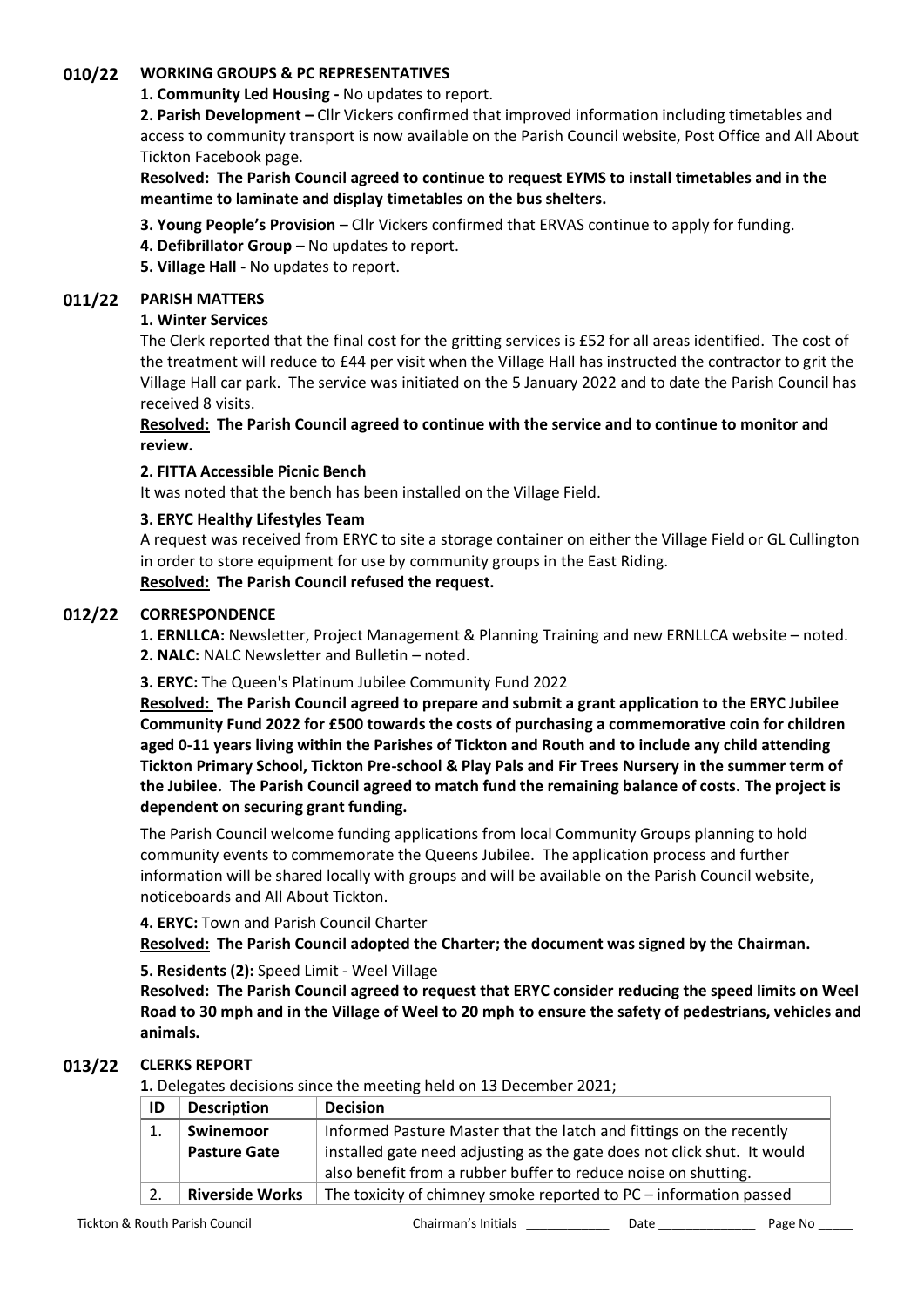|                     |                    | onto ERYC.                                                                |
|---------------------|--------------------|---------------------------------------------------------------------------|
| <b>Churchfields</b> |                    | Request to ERYC to consider repositioning the street sign at the          |
|                     | <b>Street Sign</b> | entrance of Churchfields in order to improve visibility from the East for |
|                     |                    | vehicles travelling onto Main Street.                                     |

**2.** The following updates were received on outstanding resolutions;

| Min. Ref    | <b>Description</b>                                                        |
|-------------|---------------------------------------------------------------------------|
| 162/21      | Proposed Community Library – to be considered by the Village Hall         |
|             | Management Committee at the meeting on 19.1.22                            |
| 163/212.83. | Whirlybird Roundabout – order raised for new top unit and insurance claim |
|             | submitted (Ref. No. reference 8662804).                                   |

**3.** The following resolutions were reported as completed;

| Min. Ref        | <b>Description</b>                                                               |
|-----------------|----------------------------------------------------------------------------------|
| 121/203a) & b)  | Hull Bridge (Signage & Entrance Barriers) - ERYC repositioned signage and posts. |
| 144/21 2.2.     | Tickton Village Noticeboard - Carr Lane                                          |
| 156/21          | Councillor Vacancy for the Parish of Tickton - Co-option and documentation       |
|                 | completed.                                                                       |
| 158/21          | 21/04336/PLF - comments submitted to ERYC.                                       |
| $162/21 c$ & d) | Hedgerow along the southern boundary of GL Cullington Field - ERYC issued a      |
|                 | Licence granting permission to plant. The grant application was submitted to the |
|                 | Tree Council to fund this hedgerow planting scheme.                              |
| 162/214.        | Routh Wind Farm Community Fund - Rep. appointment and documentation              |
|                 | completed.                                                                       |
| $162/215$ .     | Defibrillator Group - Rep. appointment completed.                                |
| 163/21 1.       | Winter Services - Gritting PC land identified commenced 5.1.22.                  |
| $163/213$ .     | Ground Maintenance Contract 2022-23 (option to extend 3 years) – order raised.   |
| $164/213$ .     | <b>EYRC Overview and Scrutiny committee - Topic submitted.</b>                   |
| 164/21 12.      | Resident: Proposed Solar Farm, Field House Farm - informed resident.             |
| 165/21 1.       | Parish Council meeting room 2022 - informed the Village Hall.                    |
| 165/21 2.       | Covid-19 Omicron variant - documentation completed.                              |
| $166/211$ . b)  | Proposed Development 2022-23 - To approve once final costs.                      |
| 166/21 2.       | <b>Budget 2022-23 - To approve Jan 2022.</b>                                     |
| 167/21          | Precept 2022-23 - To approve Jan 2022.                                           |

#### **014/22 BUDGET & PRECEPT 2022-23**

### **1. Tax Base**

The final 2022-23 tax base for T&RPC is 652.9 Band D equivalent properties was noted.

### **2. Budget**

**Resolved: The Parish Council approved a budget of £35,127.**

### **3. Precept**

**Resolved: The Parish Council approved a Precept of £34,000 and to allocate £1,127 from the General Reserves to balance the budget. The annual charge to Band D properties will increase by £1.41 to £52.08 (0.12p per month). The Chairman and Clerk signed the Precept Demand to submit to ERYC.**

### **015/22 FINANCE**

### **1. Tickton Village Hall – Community Christmas Event**

The Grant Award of £420 was returned by the Village Hall as the event was cancelled due to the Coronavirus Omicron variant.

#### **2. Finance, Budget Monitoring Report & Quarterly Bank Statements**

**Resolved: The Parish Council approved the financial reports and signed off the quarterly bank statements.**

#### **3. Income & Payments**

**Resolved: The Parish Council noted income received and approved payments presented;**